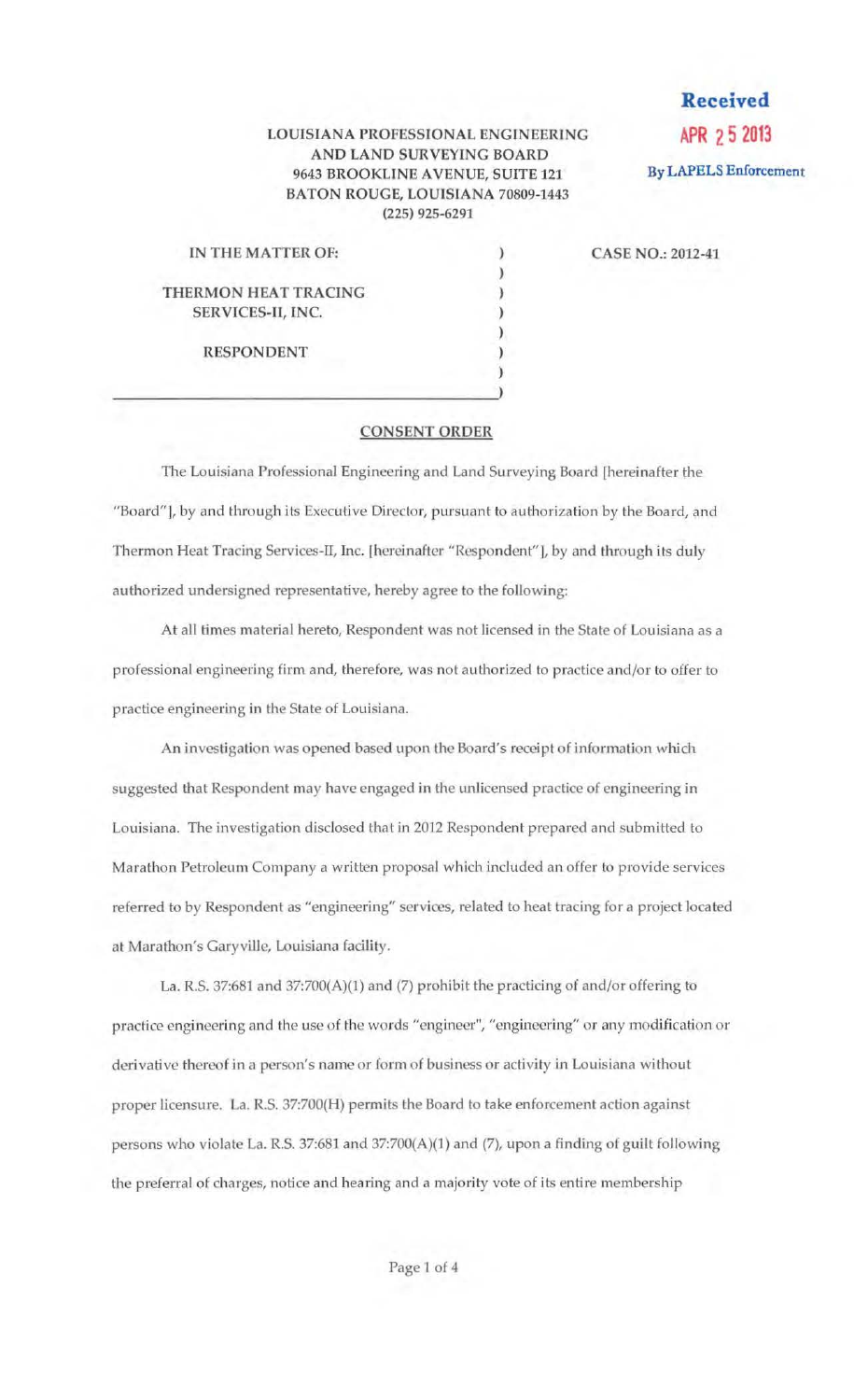authorized to participate in the proceeding. La. R.S.  $37:681$ ,  $37:700(A)(1)$  and  $(7)$ , and  $37:700(H)$ were in effect at all times material hereto.

It is undisputed that at all times material hereto Respondent was not licensed to practice and/or offer to practice engineering in Louisiana and that in 2012 Respondent prepared and submitted to a client an offer to provide services referred to by Respondent as "engineering" services, related to heat tracing for a project located at Louisiana, without proper licensure.

By letter dated September 19, 2012, the Board gave notice to Respondent that it was considering the preferral of charges against Respondent on the grounds that it may have violated La. R.S. 37:681 and 37:700(A)(1) and (7), relative to practicing and/or offering to practice engineering and using the words "engineer", "engineering" or any modification or derivative thereof in a person's name or form of business or activity in Louisiana without proper licensure.

Wishing to dispense with the need for further enforcement action and to conclude the instant proceeding without further delay and expense, for the purpose of this proceeding only, Respondent and the Board do hereby enter into this Consent Order, in which Respondent of its own free will consents to the issuance of a Consent Order by the Board, wherein Respondent agrees to (a) pay a fine of one thousand  $($1,000)$  dollars, (b) pay administrative costs of seven hundred forty four and 78/100 (\$744.78) dollars, (c) immediately cease and desist the use of the words "engineer", "engineering", or any modification or derivative thereof in any offer to provide services related to heat tracing or in otherwise describing its business, services, activities or employees in Louisiana until such time as it is duly licensed by the Board, and (d) the publication of this Consent Order on the Board's website and a smrunary of this matter in the Board's official journal, the Louisiana Engineer and Surveyor Journal, and the reporting of this matter to the National Council of Examiners for Engineering and Surveying (NCEES), identifying Respondent by name.

Respondent admits to violations of the referenced laws and/or rules regarding the use of the word "engineering" in Louisiana without proper licensure. Respondent acknowledges awareness of said laws and/or rules and states that it will comply with all applicable laws and rules henceforth. Respondent has been advised of its right to be represented by counsel before the Board and/or to appear at any hearing personally or by counsel and present witnesses and Page 2 of 4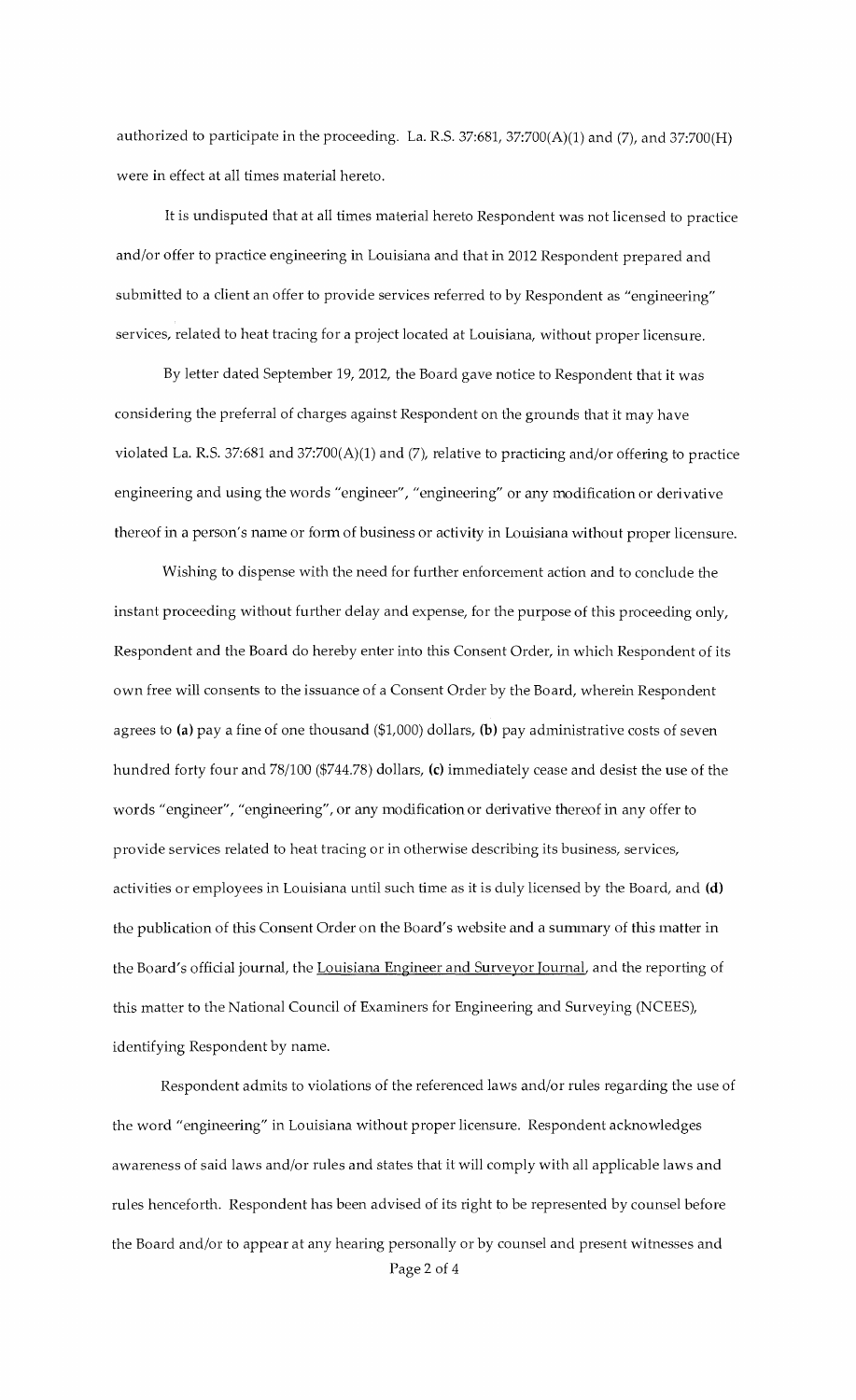evidence in its own behalf, and it hereby waives this right and its right to appeal; and it states affirmatively that it has been afforded all administrative remedies due it under the law. Respondent further acknowledges awareness of the fact that the signed original of this Consent Order will remain in the custody of the Board as a public record and will be made available for public inspection and copying upon request.

Therefore, in consideration of the foregoing and by signing this Consent Order, Respondent does hereby waive its right to a hearing before the Board, to the presenting of evidence and witnesses in its behalf, to Findings of Fact and Conclusions of Law in this case, and to judicial review of this Consent Order.

Respondent hereby represents (a) that it fully understands the meaning and intent of this Consent Order, including but not limited to its final and binding effect, (b) that it has voluntarily entered into this Consent Order and that no other promise or agreement of any kind has been made to or with it by any person whatsoever to cause the execution of this instrument and (c) that the sanctions set forth in this Consent Order do not prevent the Board from taking further disciplinary or enforcement action against Respondent on matters not specifically addressed in this Consent Order.

WHEREFORE, the Louisiana Professional Engineering and Land Surveying Board and Respondent agree that:

1. Respondent shall pay a fine of one thousand (\$1,000) dollars, which shall be tendered to the Board by certified check payable to the Board, due upon the signing of this Consent Order; and

2. Respondent shall pay administrative costs of seven hundred forty four and 78/100 (\$744.78) dollars, which shall be tendered to the Board by certified check payable to the Board, due upon the signing of this Consent Order; and

3. Respondent shall immediately cease and desist the use of the words "engineer", "engineering", or any modification or derivative thereof in any offer to provide services related to heat tracing or in otherwise describing its business, services, activities or employees in Louisiana until such time as it is duly licensed by the Board; and